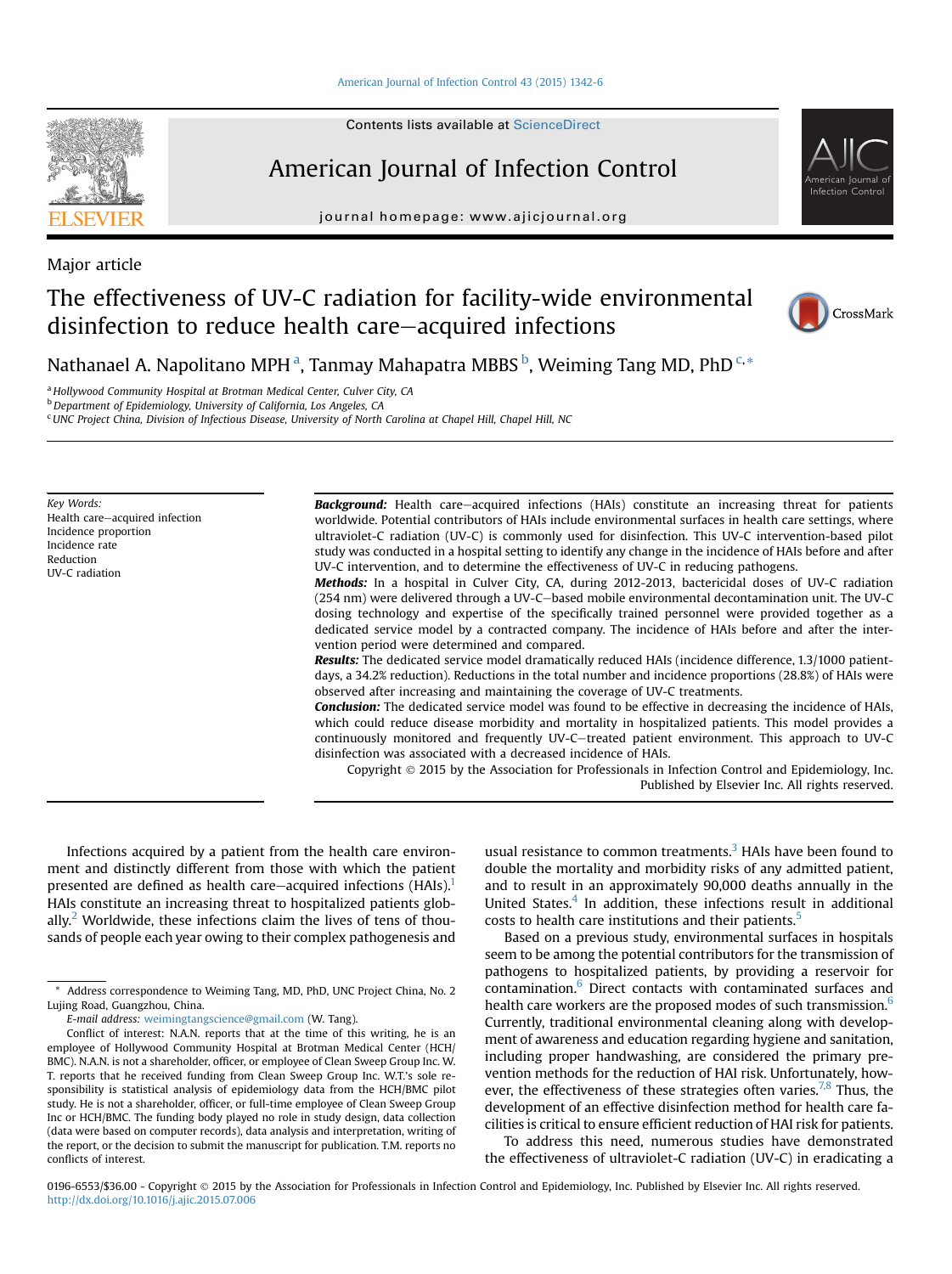<span id="page-1-0"></span>variety of bacterial species.<sup>[9,10](#page-4-0)</sup> On exposure to UV-C, the DNA and RNA of the microorganisms are "deactivated" by the absorption of photons[.11,12](#page-4-0) In the present study, we used a mobile environmental decontamination unit that delivers lethal doses of 254-nm UV-C radiation to eliminate harmful pathogens. The objective of the study was to evaluate the effectiveness of implementing hospitalwide UV-C treatment for environmental disinfection in reducing the incidence of HAIs.

## **METHODS**

This pilot study was conducted over a 6-month period, from October 2012 to March 2013, at Hollywood Community Hospital/ Brotman Medical Center Campus (HCH/BMC) in Culver City, CA. HCH/BMC is a licensed health care facility that provides acute and subacute care to Culver City, West Los Angeles, and the surrounding communities. HCH/BMC is licensed for 420 beds, has a daily census of 180-200 patients, and admits approximately 9000 patients per year. All acute care units, including 239 beds and 125 patient rooms, were included in the present study.

This pilot program developed and implemented a dedicated service model. This model was defined by 3 components: (1) use of a web-based data and job monitoring tool, SteriTrak, which allowed for UV-C treatment scheduling, data review, reporting, and device utilization analysis; (2) UV-C dosing technology delivered by the UV-C-based mobile environmental decontamination unit (IRiS 3200m; Infection Prevention Technologies, Auburn Hills, MI), in conjunction with a Nautiz X5 hand-held controller (Handheld Group, Lidköping, Sweden) and door motion modules; and (3) dedicated UV-C device technicians, nonenvironmental services staff contracted through Clean Sweep Group, Inc (CSGI) and trained specifically to manage and operate the UV-C device.

The IRiS 3200m is a wheeled mobile device that uses 16 vertically mounted 200 W amalgam lamps to deliver a measured dose of 254-nm UV-C electromagnetic energy. The unit did not require repositioning within the treatment space. The duration of treatment depended on room volume, reflectivity of surfaces, and measurement of UV-C.

The technicians were protected from UV-C exposure through the safeguards engineered into the IRiS 3200m, which includes motionsensing technology used in both the 3200m and the door motion sensors, which automatically extinguishes all UV-C-emitting lamps when motion is detected. The CSGI technicians and the HCH/BMC epidemiologist were responsible for monitoring HAIs and for scheduling, implementing, and tracking environmental disinfection.

In this study, bacterial identification and sensitivity to antibiotic testing were done for common health care-acquired pathogens. All of the data analyzed in this study were collected from in-patient medical records. The study involved no patient care or treatments.

## Phase 1: Efficacy trial

This phase occurred in the months leading up to the pilot study to assess the microbial reservoir after terminal cleaning of the environment by the environmental services (EVS) staff, and to test the efficacy of the IRiS 3200m in delivering lethal doses of UV-C electromagnetic energy. A sequential series of 54 environmental cultures were swabbed in empty inpatient isolation rooms. An adenosine triphosphate (ATP) hygiene monitoring tool (System-SURE Plus; Hygiena, Camarillo, CA) was used to identify contaminated surfaces; the swab locations for samples B and C were fixed to match that for sample A. The swabbing technique consisted of using sterile Amies gel transport medium swabs to culture a  $2 \times 2$ inch square area in a cross-serpentine pattern on 9 adjacent "hightouch" sites (eg, bed rails, door knobs, call buttons, vital sign

|--|

 $\mathbf 1$ 

| Number of samples obtained during the phase 1 efficacy trial |  |  |
|--------------------------------------------------------------|--|--|
|--------------------------------------------------------------|--|--|

| Patient room | Surface 1*              | Surface $2^*$             | Surface $3*$            | Total<br>swabs |
|--------------|-------------------------|---------------------------|-------------------------|----------------|
| A            | Bed rail                | Bed table                 | Bathroom floor          | 9              |
| B            | Room door<br>handle     | Hamper lid                | Toilet handle           | 9              |
|              | Room door<br>handle     | Bed rail                  | Bathroom door<br>handle | 9              |
| D            | Bathroom door<br>handle | Bed rail                  | Bed table               | 9              |
| E            | Call button             | Bathroom<br>faucet handle | Bed table               | 9              |
| Fİ           | Keyboard                | Bedside phone             | Counter                 | 9              |
| Total        |                         |                           |                         | 54             |

\*Three swabs per surface: before EVS, after EVS, and after UV-C. <sup>†</sup>Nursing station.

monitors, bedside tables) immediately after discharge (sample A) in a total of 6 rooms. Successive sets of cultures were swabbed after normal environmental cleaning (sample B) and then once again the room had been treated with UV-C (sample C). The decontamination interventions before collection of samples B and C were administered in accordance with recommended standard procedures.

Because this study did not attempt to compare the environmental contamination of surfaces between the patient rooms and used ATP measurement to determine remaining levels of ATP after different types of room disinfection, samples were collected from different surfaces within the same room to capture a variety of high-touch surfaces. As a result, the surfaces sampled varied among the rooms.

Samples A consisted of cultures taken after the discharge of the patient in isolation and before EVS terminal cleaning to assess baseline microbial contamination. Samples B comprised cultures taken adjacent to matched A and C samples, after EVS terminal cleaning and before UV-C disinfection. Samples C comprised samples taken adjacent to matched A and B samples, after UV-C disinfection.

The microbiology laboratory at HCH/BMC processed the environmental cultures obtained during the efficacy trial. The rooms, locations, and quantities of swabs used for the efficacy trial are listed in Table 1.

## Phase 2: Pilot study

#### Location for disinfection

The pilot study included multiple areas, including cardiac and surgical intensive care, cardiac/telemetry, medical/surgical, and acute rehabilitation units, and concentrated on every ICU room with a discharge, regardless of the patient's isolation status, and every non-ICU room from which a patient on isolation precautions had been discharged.

## Method of disinfection

The IRiS 3200m with SteriTrak was used for disinfection in this pilot study. To test the correlation between the coverage of UV-C treatment and HAI reduction, facility-wide patient rooms were identified at the beginning of the study and defined based on the type of unit in which the room was located, and whether the inpatients in these units were screened for infection-causing pathogens and could be isolated and tracked for the duration of the study. Here we defined the coverage of treatment as the proportion of the treated rooms out of the total rooms that were eligible for treatment (coverage  $=$  number of treated room/total rooms eligible for treatment  $\times$  100%). All facility-wide acute and critical care units (ICU, telemetry, step-down, medical-surgical, and rehabilitation)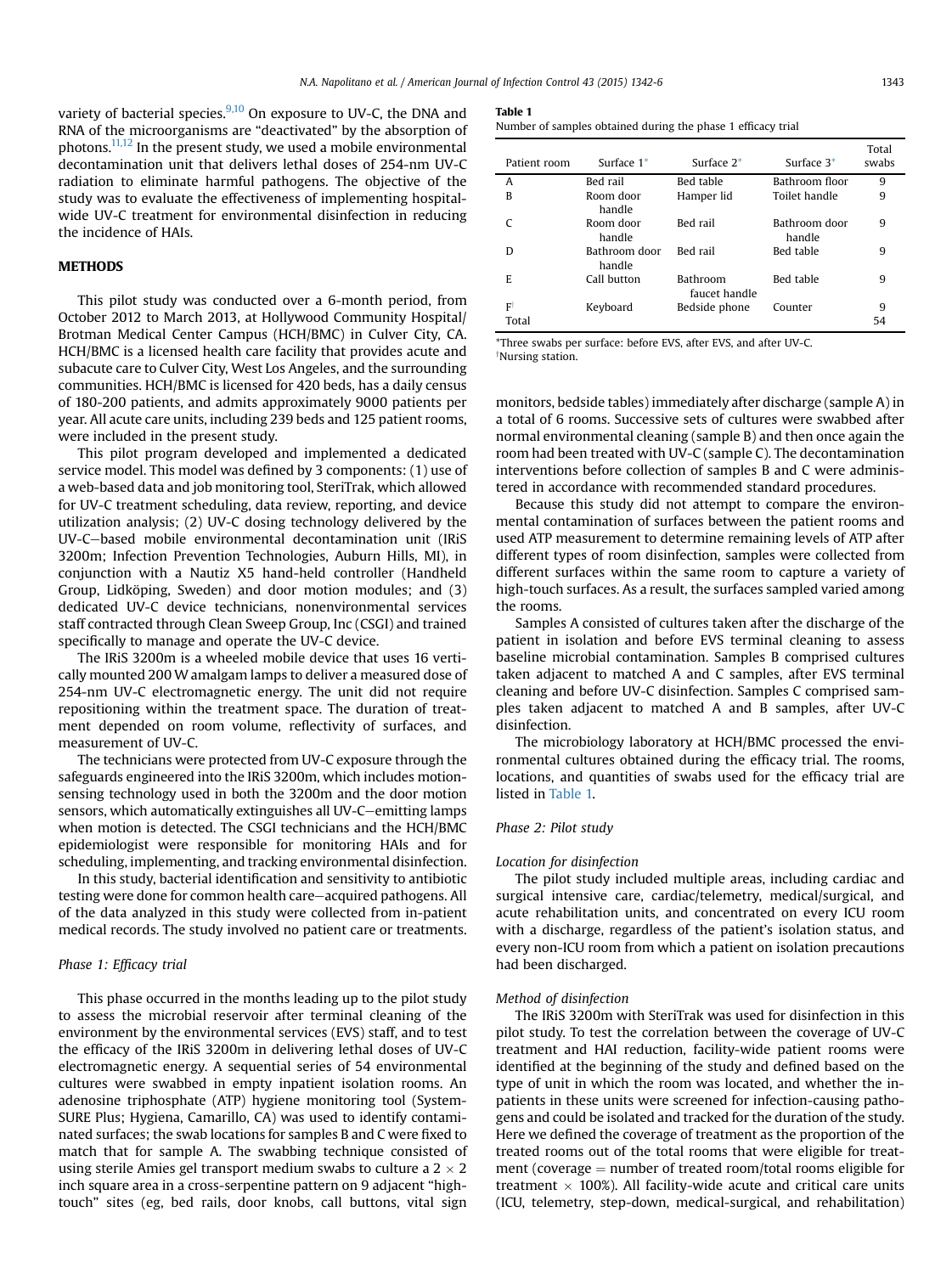<span id="page-2-0"></span>

| $\sim$<br>. .<br>. . |  |
|----------------------|--|
|----------------------|--|

Percentage of hospital rooms included in the effectiveness analysis in 1 hospital

| Month             | Percent $(n/N)$ |
|-------------------|-----------------|
| October 2012      | 68 (85/125)     |
| November 2012     | 92 (115/125)    |
| December 2012     | 100 (125/125)   |
| January 2013      | 100 (125/125)   |
| February 2013     | 100 (125/125)   |
| <b>March 2013</b> | 100 (125/125)   |

were included; and nonacute or non-inpatient units (psychiatric, emergency, and operating rooms) were excluded. Patient rooms that were identified for inclusion in this study were treated with UV-C once the previous patients had been discharged, and the rooms were terminally cleaned by EVS.

A total of 125 rooms were included in the facility-wide study for which the HAI incidence data were used to determine the effectiveness of the intervention. However, owing to workload issues, we could not cover all rooms at the beginning, and we finally covered all of them at the third month of the intervention (Table 2). To make the control period and intervention period comparable, the rooms that were not covered in the first 2 months of the intervention period also were not included in the control period.

## Standard process for disinfection of hospital rooms

During the study, when a patient was discharged, after the terminal cleaning (bioload removal) of the room and before admission of the next patient, the UV-C intervention was performed using the IRiS 3200m unit. The disinfection process involved 4 steps:

- 1. Room staging. In this step, furniture and clinical equipment were staged within the space to receive maximum UV-C exposure.
- 2. Safety protocol initiation. The space was then cleared of all people, and a door motion sensor was placed on each entrance. This eliminated the risk of UV-C exposure to staff, because activation of a door monitor would automatically shut down the UV-C unit.
- 3. Device implementation. CSGI technicians positioned the IRiS 3200m within the space to maximize the disinfection efficacy.
- 4. Device activation. CSGI technicians activated the IRiS 3200m remotely from outside the room. The machine then initiated the programmed cycle. Once the cycle was completed, the machine shut off automatically, and the room was deemed disinfected and ready for the next admission. The IRiS 3200m uses 2 treatment settings, one for vegetative organisms (vegetative treatment) and the other for spore-forming organisms (spore treatment). The treatment setting was determined by the type of isolation sign posted on the door, specifying whether the identified pathogen was vegetative or spore-forming. The mean vegetative and spore-forming treatment times for the patient care area square footage within the facility were 8 minutes and 18 minutes per patient room, respectively.

## Definitions of HAIs, incidence proportion, and incidence rate

The following inclusion criteria were used by HCH/BMC to identify HAIs at baseline and intervention stages: (1) cultures collected after 48 hours of admission; (2) diagnosis at admission different from the HAI diagnosis; and (3) colonization or infection contributing to increased length of hospital stay. Patients who met all of these criteria were treated as incident cases in this study. The incidence proportion was defined as the number of HAI cases divided by the total number of hospitalized patients. The incidence

| Table 3                                                                    |  |  |
|----------------------------------------------------------------------------|--|--|
| Incidence rate of HAI at baseline and follow-up for patients at 1 hospital |  |  |

| Time                 | Number of<br><b>HAIs</b> | Patient-days | Incidence rate<br>(per 1000 patient-days) |
|----------------------|--------------------------|--------------|-------------------------------------------|
| <b>Baseline</b>      | 66                       | 17.933       | 3.7                                       |
| $(10/2011 - 2/2012)$ |                          |              |                                           |
| Study period         |                          |              |                                           |
| October 2012         | 13                       | 3010         | 4.7                                       |
| November 2012        | 7                        | 2748         | 2.6                                       |
| December 2012        | 4                        | 2947         | 1.4                                       |
| January 2013         | 6                        | 3335         | 1.8                                       |
| February 2013        | 7                        | 3268         | 2.2                                       |
| <b>March 2013</b>    | 7                        | 2876         | 2.4                                       |
| Overall              | 44                       | 18.184       | 2.4                                       |

rate was defined as the number of HAI cases (or incidence cases) divided by the total patient-days for the hospitalized patients.

## Data analysis

All data analysis was done with SAS version 9.3 (SAS Institute, Cary, NC). Poisson regression was used to analyze the relationship between the coverage of the UV-C treatment and the incidence of HAIs, with HAI incidence during the study period serving as the dependent variable and treatment coverage as the independent variable. The 2-sample  $t$  test was applied to test the statistical significance of the disease reduction. To estimate the overall reduction in HAI rate, we treated the proportion of HAIs in the control period as 100%, and by comparing the actual number of observed HAIs during the intervention period with that in the control period, we got the proportion of HAIs for the intervention period. We then used the 2-sample  $t$  test to test the difference between these 2 proportions.

To calculate the incidence rate reduction, we first determined the expected number of cases without intervention for the intervention period using the following formula: number of expected cases for the intervention period without intervention  $=$  incidence rate at baseline  $\times$  total person-time observed at intervention period. We considered the proportion of expected cases for the intervention period without intervention to be 100%, and by comparing the actual number of HAIs during the intervention period with the expected number of cases for the intervention period without intervention, we determined the actual disease proportion. We then used a 2-sample  $t$  test to test the difference between these 2 proportions. We used a similar method for incidence proportion-based detection of disease reduction.

## **RESULTS**

A total of 54 environmental samples were included in this ef-ficacy trial [\(Table 1](#page-1-0)). Among these, A samples yielded growth on 55.6% of samples (10/18 positive for growth), B samples yielded growth on 50% of samples (9/18 positive for growth), and C samples yielded growth on 11.1% (2/18 positive for growth). There was no statistical difference in the number of positive cultures before and after EVS terminal cleaning ( $P = 1.0$ , t test). Significantly fewer positive environmental cultures were collected after the UV-C intervention compared with after EVS terminal cleaning  $(P = .03)$ .

The intervention period spanned October 1, 2012, to March 31, 2013. During this period, 44 HAIs were detected in 3011 patients throughout the facility, and a total of 18,184 patient-days were accumulated, with an incidence proportion of 1.5% and an incidence rate of 2.4/1000 patient-days (Table 3). Eighty-five patient rooms out of a total of 125 patient rooms (68.0%) were disinfected in October, 115 patient rooms (92.0%) were disinfected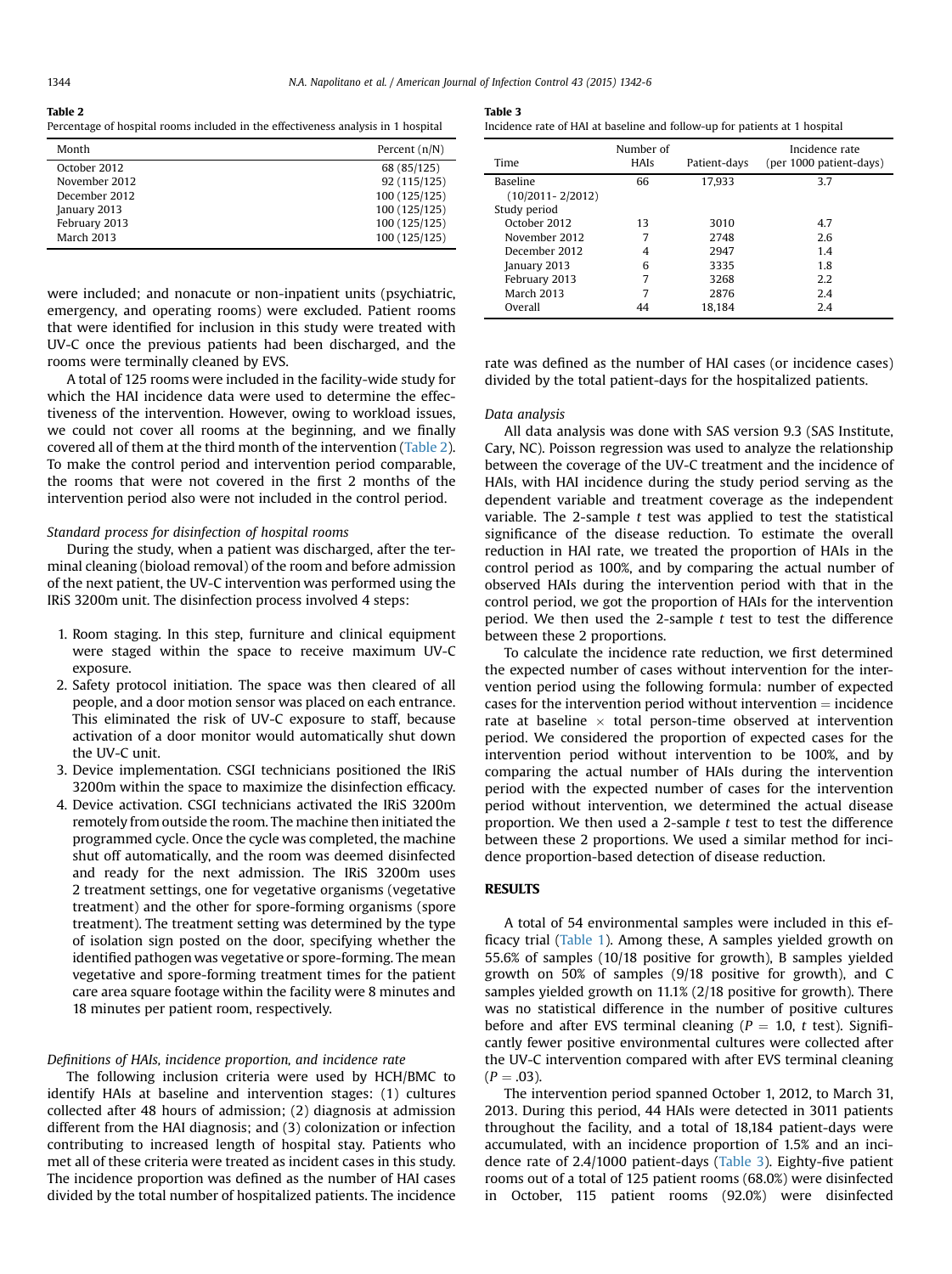## Table 4

| Case reduction for each specific pathogenic organism based on incidence proportion |  |  |  |  |
|------------------------------------------------------------------------------------|--|--|--|--|
|                                                                                    |  |  |  |  |

| Study organism | Baseline infection<br>count | Intervention infection<br>count | Baseline incidence<br>rate | Intervention incidence<br>rate | Incidence rate<br>change, % |         |
|----------------|-----------------------------|---------------------------------|----------------------------|--------------------------------|-----------------------------|---------|
| A baumannii    |                             |                                 | 0.39                       | 0.11                           | $-71.80$                    | .005    |
| C difficile    | 22                          |                                 | 1.23                       | 0.66                           | $-46.20$                    | < 0.001 |
| K pneumoniae   |                             |                                 | 0.44                       |                                | $-100.00$                   | < 0.001 |
| <b>MRSA</b>    |                             |                                 | 0.39                       | 0.38                           | $-1.20$                     |         |
| <b>VRE</b>     | 18                          | 16                              |                            | 0.88                           | $-12.30$                    | .14     |

 $*$ Two-sample  $t$  test.

in November, and all 125 patient rooms (100%) were routinely disinfected from December 2012 through March 31, 2013.

The results demonstrate that the number of HAIs decreased significantly with the increased coverage of UV-C treatments  $(P < .001$ , Poisson regression analysis).

## HAI reduction

## Overall case reduction

To determine overall HAI reduction, we used the preintervention number of HAIs as the expected baseline of HAIs for the intervention period. Under this assumption, compared with baseline, the UV-C treatments resulted in a 33.3% reduction in the number of HAI cases ( $P < .001$ ). This reduction was determined by comparing the baseline number of 66 HAIs with the 44 HAIs detected during the intervention period  $[100% - {(44/66) \times 100%}]$ .

## HAI incidence proportion reduction

At baseline, 66 HAIs were detected among the 3215 patients facility-wide, for an HAI incidence proportion of 2.0%. Using the incidence proportion of HAIs at baseline, we expected to identify 66 HAIs during the intervention period  $[(66/3215) \times 3011]$ . The incidence proportion during the intervention period was 1.5% (44 HAIs out of 3011 patients). Compared with baseline, the intervention resulted in a statistically significant HAI reduction of 28.8%.

#### HAI incidence rate reduction

During the intervention period, 44 HAIs were identified in a total of 18,184 patient-days, for an overall incidence rate of 2.4 per 1000 patient-days. Using the HAI incidence rate at baseline, we expected to identify 66 HAIs during the intervention period  $[(66/17,933) \times$ 18,184]. Compared with the baseline period, the reduction in incidence rate was 34.2% (3.7 per 1000 patient-days during the baseline period; [Table 3\)](#page-2-0), which was statistically significant ( $P < 001$ ).

#### HAI reduction for specific organisms

Table 4 presents case reduction data for each specific pathogenic organism based on the incidence proportion calculated in this study. We found significant reductions in HAIs associated with 3 of the 5 identified organisms, including a 71.4% decrease for Acinetobacter baumannii, a 42.7% decrease for Clostridium difficile, and a 100.0% decrease for Klebsiella pneumoniae. We found no statistically significant reductions in HAIs caused by methicillin-resistant Staphylococcus aureus (MRSA) and vancomycin-resistant Enterococcus (VRE).

## **DISCUSSION**

Overall, the dedicated service model intervention at HCH/BMC was potentially correlated with a statistically significant reduction in the overall number of HAIs caused by A baumannii, C difficile, and K pneumonia. Previous studies have indicated that malignant diseases, immune deficiencies, diabetes, and various necessary procedures in hospitalized patients may increase the risk for HAIs.<sup>13-15</sup> HAIs can increase disease morbidity and mortality in these patients, which could lead to poor disease recovery and also extend the total number of days needed to provide care for these patients. All of these factors might have significantly increased the average length of stay, morbidity, and mortality of patients. Through the implementation of dedicated service model, a reduction in incidence proportion and rate of HAIs was observed.

In this study, statistically significant reductions in HAIs associated with 3 of 5 organisms were identified. Moreover, reductions in MRSA and VRE cases were identified as well, although these reductions were not statistically significant. To further reduce HAIs, more studies, including studies specifically targeting MRSA and VRE, are needed.

This study was based on data generated under the normal working conditions, processes and HAI definitions of the hospital. Furthermore, we used the hospital's archival HAI data between October 2011 and March 2012 to establish the baseline parameters. By doing so, we were able to compare year-to-year data that accounted for seasonal variance.

The dedicated service model used for this study removed the common practice of adding UV-C management on to the already heavy workload of the EVS staff. This model allowed for increased UV-C device utilization and the efficient application of facility-wide treatments.

As an observational study, this pilot study had several limitations. First of these was the lack of inpatient screening, because we were not able to identify patients who might have been admitted with colonization or infection. Instead, we used surveillance definitions and criteria set by the Centers for Disease Control and Prevention's National Healthcare Safety Network, in which an infection is considered an HAI if the date of occurrence of the sitespecific infection criterion was on or after the third calendar day of admission to an inpatient location, with the day of admission as calendar day 1. A second limitation was that the potential confounders could have existed for infection control and prevention through both clinical practice and EVS, owing to the variability in hospital staff members' individual practices and behaviors.

## **CONCLUSION**

In summary, the dedicated service model piloted at HCH/BMC was potentially associated with a significant decrease in HAIs associated with 3 of the 5 organisms identified. Our data also showed a decrease in the HAI incidence proportion and incidence rate at HCH/BMC. Potential cofounders might have existed owing to our inability to control them while conducting the study in a functioning hospital, as well as owing to the variation in behaviors among staff members. The efficacy of UV-C radiation technology as a disinfection tool is widely accepted; however, future research focused on implementing UV-C technology in health care settings needs to determine its accurate preventive capacity and long-term benefits.